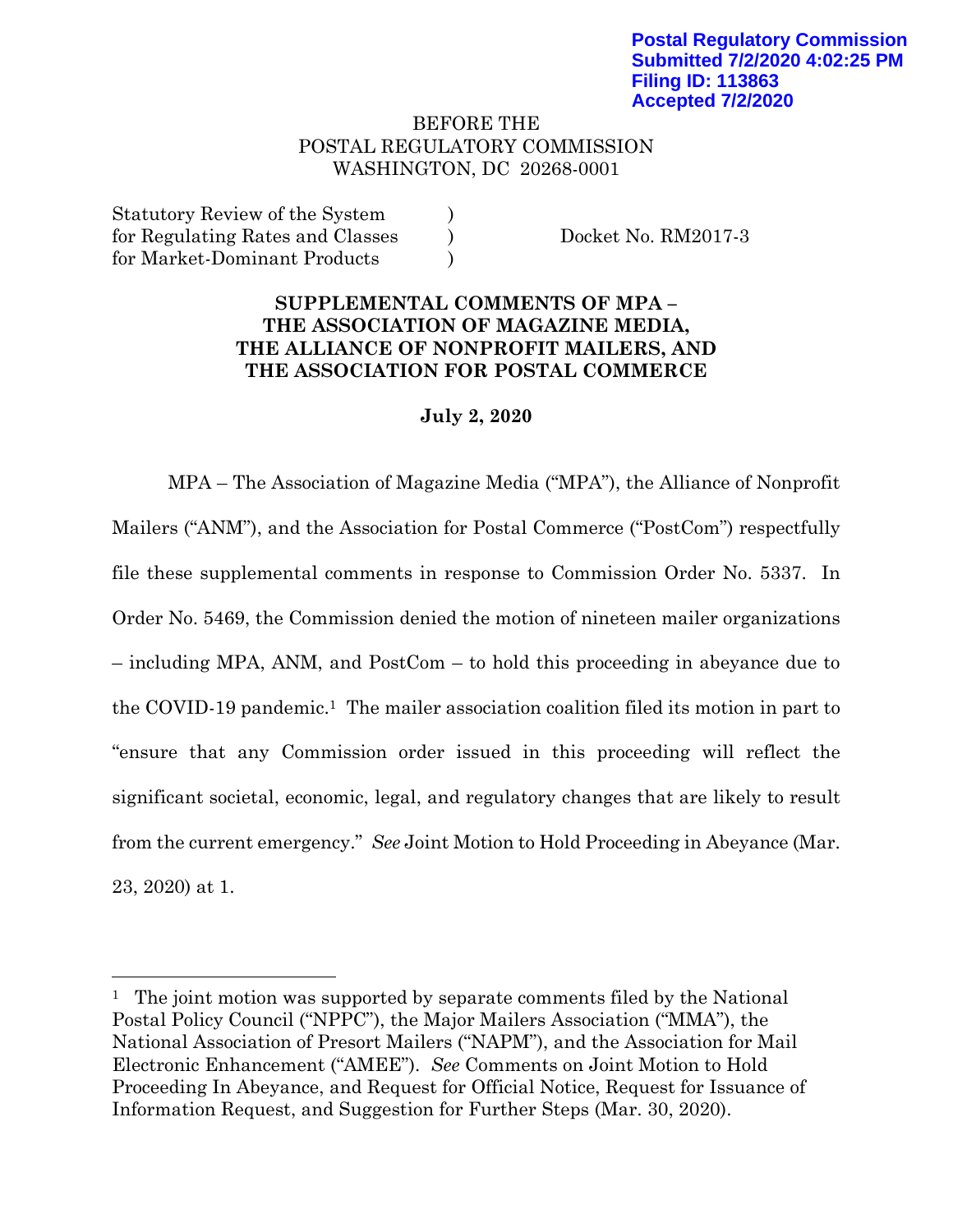The Commission "acknowledge[d] the concerns regarding the impact of the COVID-19 pandemic on the Postal Service and the mailing industry," but it nonetheless denied the mailers' motion. *See* Order No. 5469 (Apr. 2, 2020) at 3. But the Commission also promised that "[s]hould any substantive issues develop that would affect the Commission's evaluation of the revised proposal, the Commission will address those issues at that time." *See id.* 

Now is the time. The postal world (indeed, the entire world) has significantly changed in the nearly four months since the public comment period in this docket closed on March 4. So material is this change that the administrative record in this case must be updated to reflect it.

Our critiques of the retirement-based authority and the performance-based authority proposals remain, and we need not repeat them here. We have made clear in previous comments that *all* of the Commission's proposals in Order No. 5337 violate PAEA and would injure postal customers. *See generally* ANM *et al.* Phase III Initial Comments (Feb. 3, 2020) at 50-82; ANM *et al.* Phase III Reply Comments (Mar. 4, 2020) at 6 ("The Commission should … withdraw its proposed rules, and reevaluate its entire approach to this proceeding."). We focus on the Commission's density-based proposal in these supplemental comments, because the record before the Commission must reflect how recent market-dominant mail volume declines would gift the Postal Service with enormous new pricing authority.

The density proposal is based on the notion that declining mail volume, the universal service obligation, and the CPI cap combine to create "a financial dilemma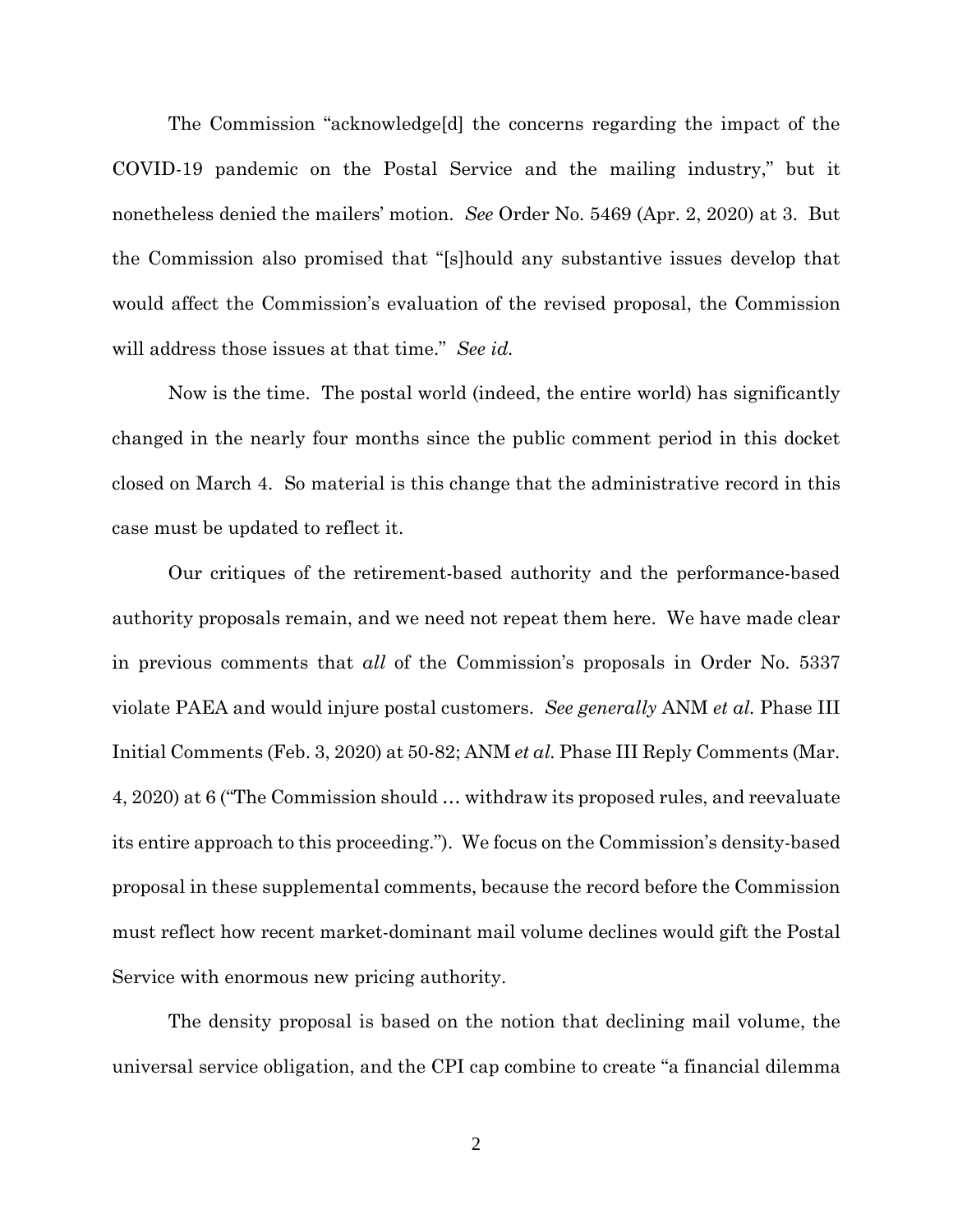unique to the Postal Service" – one "which worsens its financial position." *See* Order No. 5337 at 70. That supposition is stale. We now have two months of COVID-era data reflecting Postal Service expenses, volumes, and revenues. Those data reveal that the sky above the Postal Service's head is not falling, as the operator would have the Commission and Congress believe: massive spikes in highly profitable package volume are offsetting volume declines in market-dominant mail. In fact, even excluding a beneficial non-cash workers compensation adjustment, the Postal Service's May 2020 net loss was smaller than the original pre-pandemic plan for the month despite volume being 19 percent below plan.

Those data also expose the arbitrariness and flawed nature of the Commission's density-based proposal, because that proposal would grant the Postal Service supplemental pricing authority based on *volume* changes and not *contribution* or *revenue* changes. This methodology inaccurately portrays the impact of COVID-19 on the Postal Service's finances because it entirely ignores that the average contribution per package is an order of magnitude higher than the average contribution of market-dominant mail. *Compare* Order. No. 547 in Docket No. R2010-4 (Sept. 30, 2010) at 79 (during the exigency docket, the Commission recognized that "[a]ccurately calculating the net impact of the recent recession on postal finances would require distinguishing between volume losses by major product, so that they can be weighted according to the different unit contribution that each product makes."). Its implementation would do even more harm to captive mailers than we had indicated in our initial comments, even as Postal Service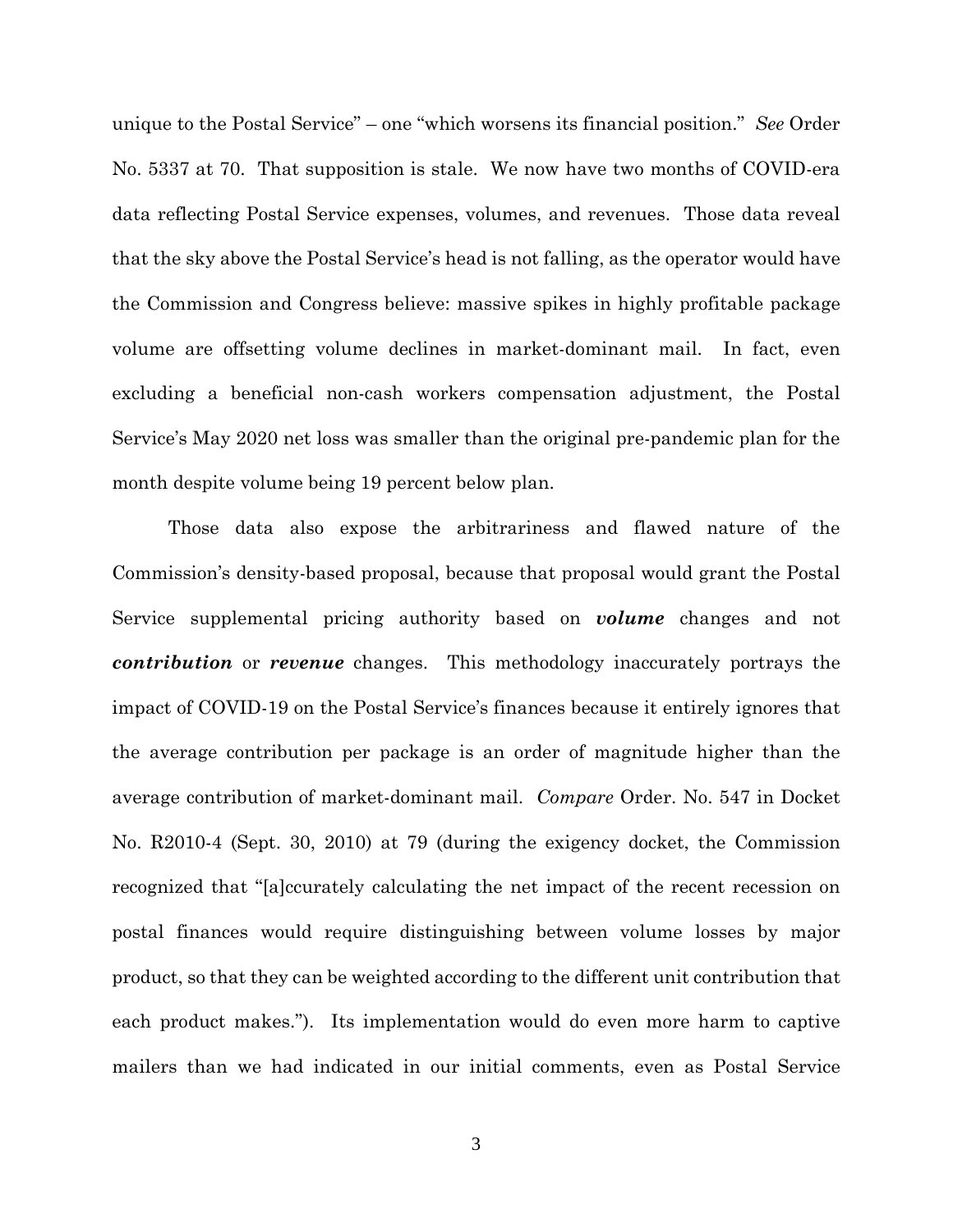revenues are stabilizing. We believe that the Commission should not render a final decision in this docket without having the benefit of an updated, fulsome record. *See Wisconsin Elec. Power Co. v. Costle*, 715 F.2d 323, 326 (7th Cir. 1983) (recognizing the principle that an administrative agency's decision "must stand or fall based on the record before the agency when the decision was announced.").

### **I. The COVID Pandemic Has Been Disproportionately Harsher on the USPS' Captive Customers Than It Has Been on the USPS Itself**

When it opposed the mailers' request to hold this proceeding in abeyance, the Postal Service acknowledged that new circumstances were "having significant impacts upon stakeholder operations and causing uncertainty about the future, just as they have for the Postal Service." *See* USPS Opp. (Mar. 30, 2020) at 1. Whereas mailers believed the pandemic justified temporarily pausing this docket, the Postal Service championed acceleration, arguing that the pandemic "only highlights the urgent need to conclude this proceeding." *See id.* In particular, the Postal Service stated that:

> More than two years ago, in Order No. 4257, the Commission established that the unprecedented acceleration in volume decline - exceeding the Postal Service's substantial efforts at cost control … led the current ratemaking system to fail to achieve the statutory criteria. The current national emergency can only heighten, not diminish, the salience of that conclusion and the urgency of reform.

*Id.* at 2. Approximately one week after filing its opposition, the then-Postmaster General projected that the Postal Service would "run out of cash this fiscal year" (*i.e.*, by September 2020) and projected "a \$13 billion revenue loss directly [attributable]

4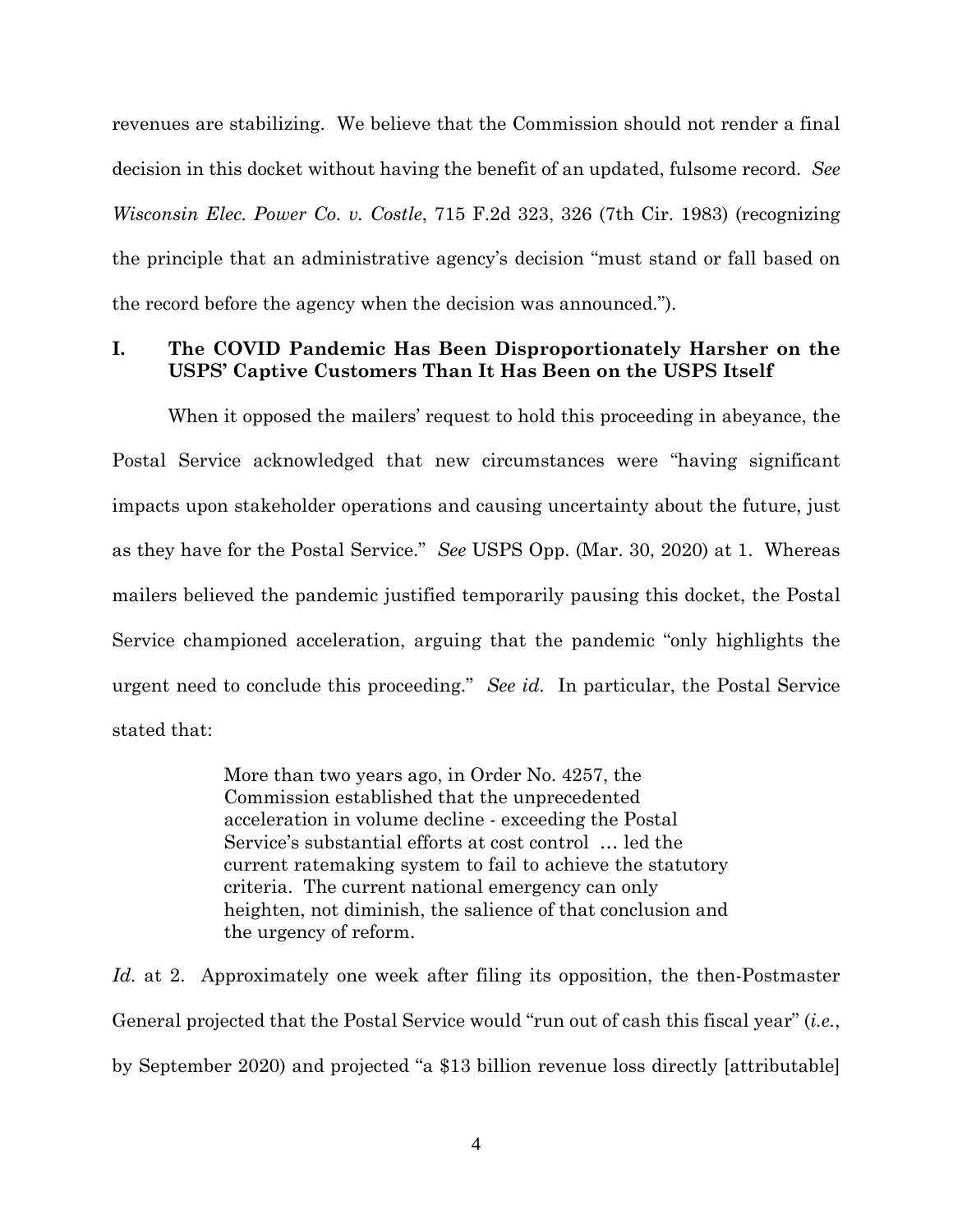to COVID-19 this fiscal year and a \$54.3 billion [in] additional losses over ten years." *See* Press Release, House Cte. on Oversight and Reform, "Postmaster General Warns Committee of Dire Consequences Without Congressional Action," (Apr. 9, 2020), *available at* [https://oversight.house.gov/news/press-releases/postmaster-general](https://oversight.house.gov/news/press-releases/postmaster-general-warns-committee-of-dire-consequences-without-congressional)[warns-committee-of-dire-consequences-without-congressional](https://oversight.house.gov/news/press-releases/postmaster-general-warns-committee-of-dire-consequences-without-congressional)[.](https://oversight.house.gov/news/press-releases/postmaster-general-warns-committee-of-dire-consequences-without-congressional) 

While these projections were necessarily based on incomplete information in a rapidly changing environment, they have, like prior projections of liquidity crises, proved inaccurate. Those prior claims, which began shortly after PAEA's passage, underpin the (illegal) push for above-inflation pricing authority over monopoly postal products. The more recent, COVID-based fears have also not been realized. The administrative record must be renewed to show that these claims were proven inaccurate. The current emergency does not "heighten" the need to reform the market-dominant rate system, as the Postal Service contends. To the contrary, the evidence shows that the Postal Service can weather the current national emergency far better than it told Congress in April due to rising package contributions.

The Postal Service's projected \$13 billion in losses due to COVID-19 through the remainder of this fiscal year were "unrealistic." *See* Ltr. to M. Brennan from Chairman Johnson and Ranking Members Jordan and Hice (June 8, 2020) ("Johnson Letter"). The most recent financial data, which includes the Postal Service's May 2020 performance, shows that package volume increased a staggering 61.2 percent and that package revenues increased 55.6 percent year-over-year. This has had an overall positive effect on the Postal Service's financial condition, as the Postal Service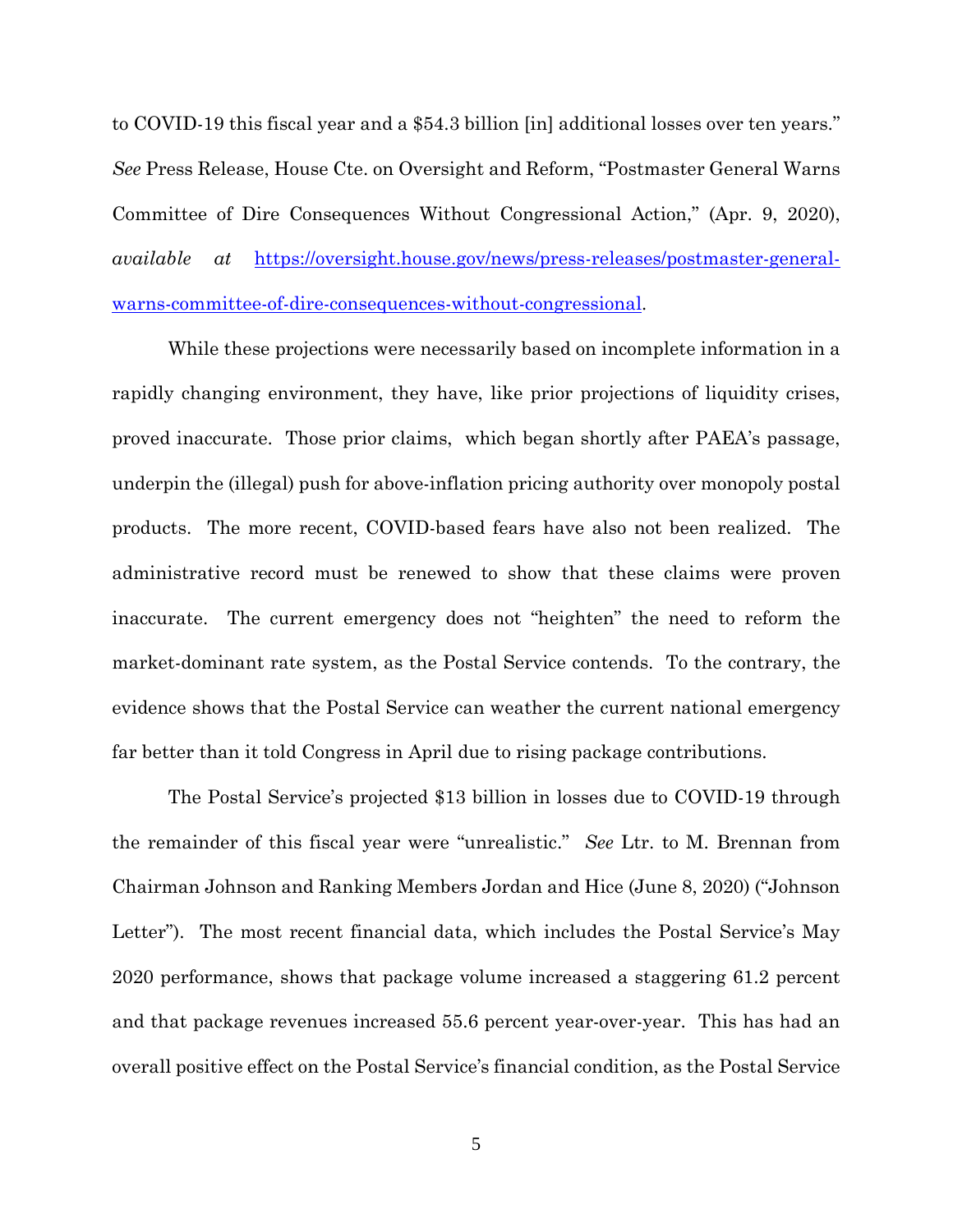earned more revenue from competitive products than from market-dominant products in May and overall revenues improved by more than three percent yearover-year. Moreover, the Postal Service's cash position has improved: "USPS started the crisis with \$9.2 billion in cash, and as of June 4th, had \$13.2 billion. While USPS availed itself of \$3.4 billion in additional cash through short-term notes on April 3rd, even without those notes, USPS's cash position has improved by at least \$600 million." *See* Johnson Letter.

The Postal Service has since walked back its April forecast. But mailers' fears about how injurious the Commission's proposals would be to USPS customers have only intensified during the pandemic. Compared with the Postal Service, marketdominant mailers are not withstanding the COVID pandemic nearly as well. Overall, market-dominant mail volume declined by nearly 29 percent year-over-year in May 2020. Marketing Mail volume plummeted by over 40 percent, after falling by 45 percent in April. Single-piece First-Class mail volume dropped by nearly 14 percent, reflecting that our members are experiencing declining subscriptions, membership initiations and renewals, and donations. The declining volumes of Periodicals, First-Class, and Marketing Mail that our members utilize reflect the severe impact that the pandemic has had on the Postal Service's most loyal customers.

That is not all: magazine publishers have experienced a dramatic reduction in advertising revenues. Nonprofit mailers are suffering through significantly diminished levels of charitable giving and fundraising efficacy. Our members, both for-profit and nonprofit organizations, are implementing layoffs, staff furloughs, and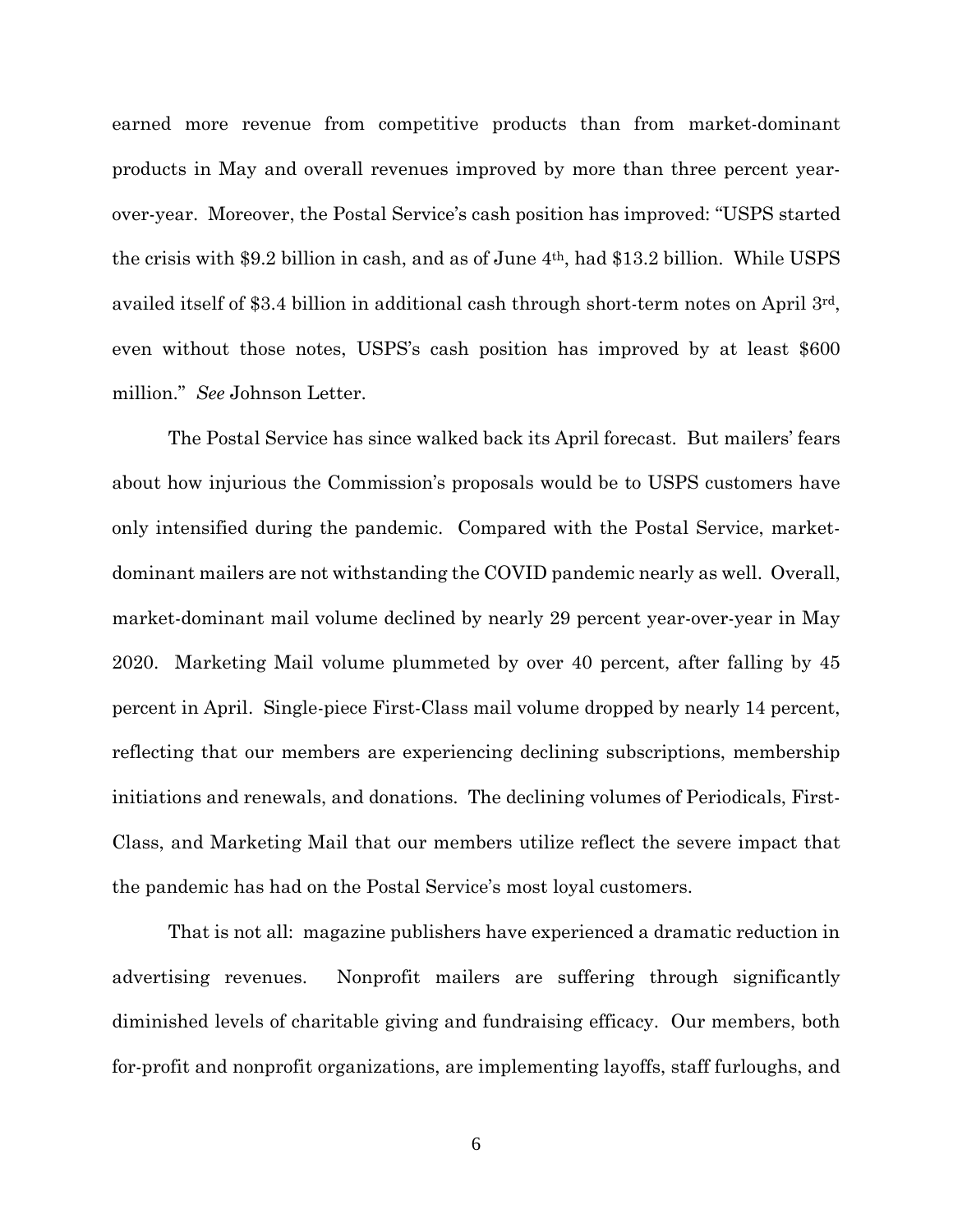closing physical locations; the USPS is not. Worse yet, as devastating as COVID has been to our members, we still do not know the full impact that it will end up having. It is imperative that the Commission know the full extent of this impact before it acts further.

# **II. The Commission's Density-Based Proposal, Using COVID-Era Data, Would Move the Rate System Even Further Away from PAEA's Objectives**

The administrative record must also be refreshed to more accurately depict the likely impact of the density-rate proposal on market-dominant mailers. In Order No. 5337, the Commission proffered hypothetical, illustrative calculations that resulted in supplemental density rate authority of between 1.11 and 1.64 percent (based on market-dominant mail volume changes) and between 1.19 and 1.46 percent (based on total mail volume changes). *See* Order No. 5337 at Table IV-2. Using historical data, the Commission showed that its density formula would have provided the Postal Service additional pricing authority of between 0.36 and 2.69 percent between fiscal years 2013 and 2019. *Id.* at Table IV-3.

These hypotheticals do not portray an accurate record upon which the Commission should base its actions. Because "[t]he grounds upon which an administrative action must be judged are those upon which the record discloses that [the] action was based," *Int'l Union v. Dep't of Labor*, 358 F.3d 40, 44 (D.C. Cir. 2004) (*quoting SEC v. Chenery Corp.*, 318 U.S. 80, 94 (1943), the record in this docket must be updated from the hypothetical impacts depicted in Order No. 5337. The COVID pandemic's impact on mail volume presents a far starker picture, as shown here: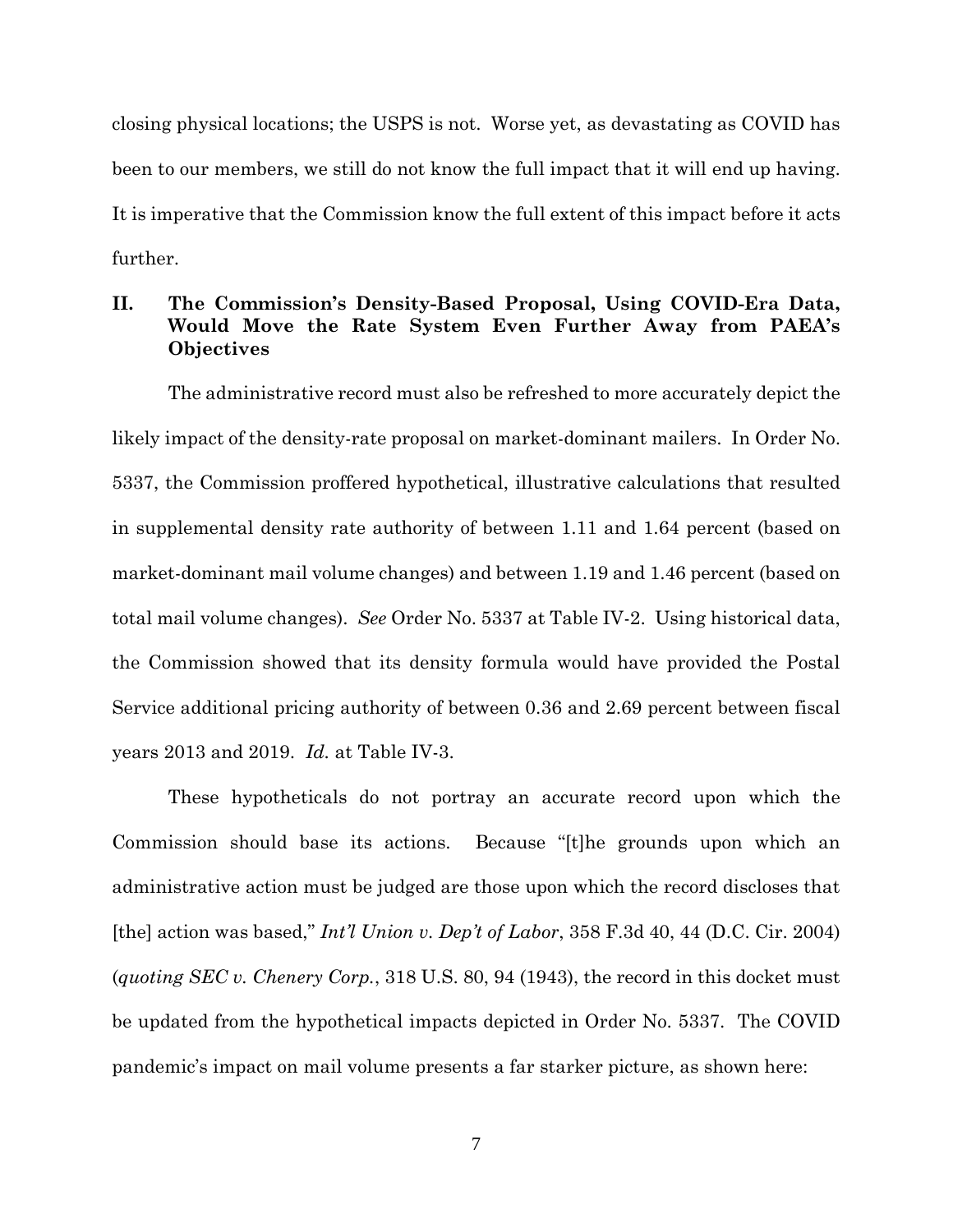# **Figure 1 – Estimation of Density Rate Authority Using May 2020 Data**

|                                     | FY 2019   | FY 2020 (Est) | % Change |
|-------------------------------------|-----------|---------------|----------|
| Delivery Points (millions)          | 140.0     | 141.3         | 0.9%     |
| Institutional Cost Share            | 43.93%    | 43.93%        |          |
| Market Dominant Mail Vol (millions) | 136,208.3 | 114,389.7     | $-16.0%$ |
| Competitive Mail Vol (millions)     | 5,506.8   | 6,932.6       | 25.9%    |
| Total Mail Vol (millions)           | 142,570.0 | 122,017.2     | $-14.4%$ |
|                                     |           |               |          |

| Change in Mrkt Dom Pcs per Delivery Point * Institutional Share | 7.38% |
|-----------------------------------------------------------------|-------|
| Change in Total Pcs per Delivery Point * Institutional Share    | 6.68% |
| <b>Density Rate Authority</b>                                   | 6.68% |

### *Source:* Appendix A.

If the Commission were to issue a final rule adopting its density rate proposal today, it would gift the Postal Service massive price-hike authority that is massively higher than any illustrative examples currently contained in the administrative record.

Density-based supplemental pricing authority of nearly seven percent above inflation (which the Postal Service would use fully) would be massive by itself. When aggregated with the additional price increases that would be authorized by the Commission's retirement, productivity, and noncompensatory proposals, the cumulative impact on mailers would be devastating. *See generally* ANM *et al.* Initial Phase III Comments at 25-28.

Besides crippling the Postal Service's captive mailers, implementation of the density rate proposal would violate PAEA by moving the rate system even farther away from important statutory objectives. The Commission must not lose sight of the fact that any new or modified market-dominant rate system must be designed "as necessary to achieve the objectives" Congress identified in PAEA. 39 U.S.C. §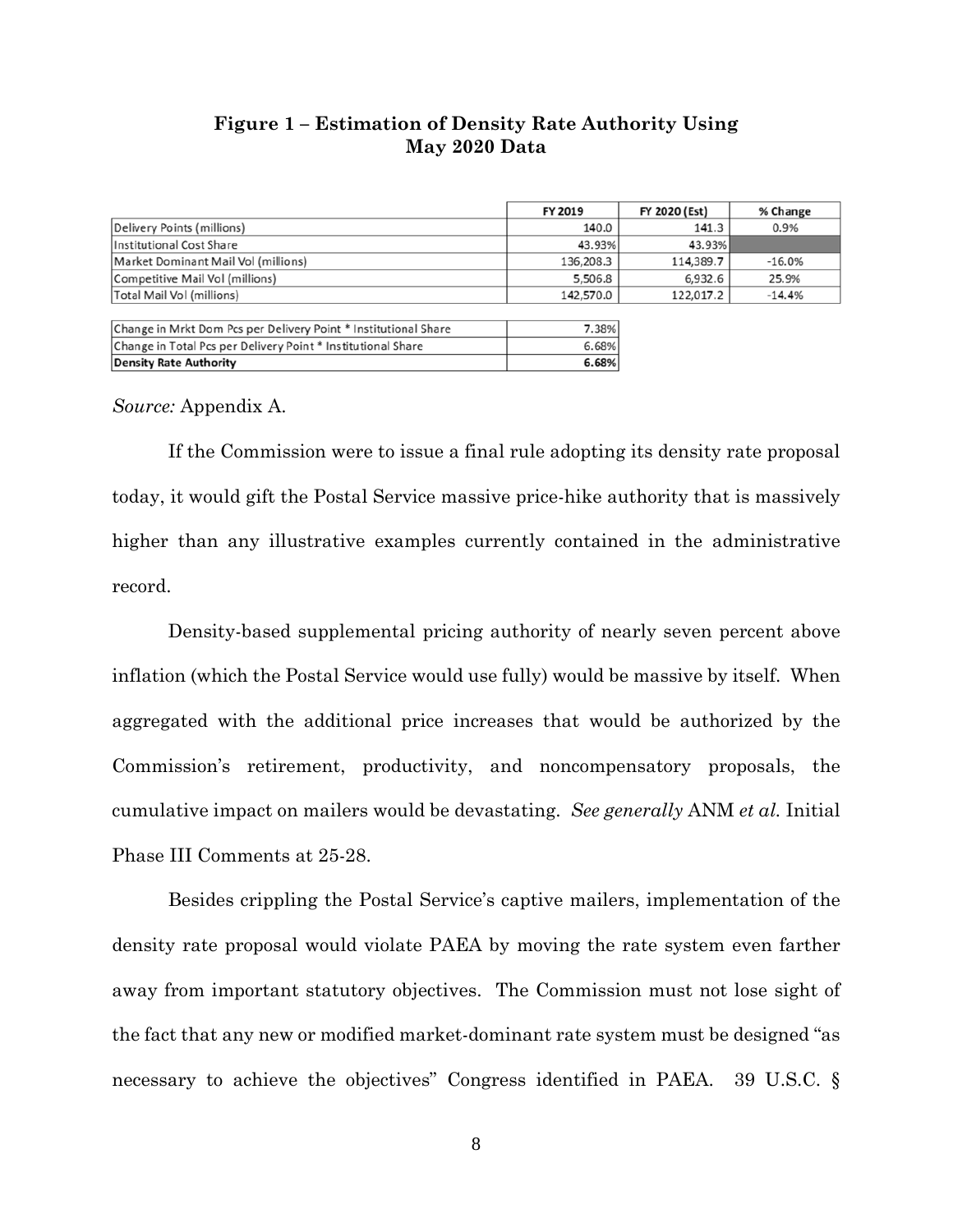3622(d)(3). A proposal that would grant the Postal Service supplemental pricing authority of nearly **seven percent** above inflation by itself, and total supplemental pricing authority of upwards of ten percent in conjunction with the Commission's other proposals, violates Congress' edict that the rate system must create "predictability and stability in rates" (Objective 2) and "just and reasonable" rates (Objective 8). Moreover, given the considerable contribution to the Postal Service's bottom line from package revenues, the Commission need not implement the densitybased proposal in order to satisfy Objective 5.

# **III. The Commission Can, and Must, Take These Changed Circumstances Into Account As Part of its Rulemaking**

We file these supplemental comments not merely to inform the Commission of the harm that the pandemic has wrought upon mailers and the ruinous impact the density proposal would have if it were implemented in the current environment. We also do so because reasoned decisionmaking requires the Commission to consider and account for the changed circumstances brought about by the pandemic, which represent a radical and unforeseen change in the factual premises underlying the Commission's rulemaking.

An administrative agency "must consider varying interpretations and the wisdom of its policy on a continuing basis, for example, in response to changed factual circumstances." *Nat'l Cable & Telecommunications Ass'n v. Brand X Internet Servs.*, 545 U.S. 967, 981 (2005) (internal quotation marks and citation omitted). Regulatory agencies have "ample latitude to adapt their rules and policies to the demands of changing circumstances." *Motor Vehicle Mfrs. Ass'n of U.S., Inc. v. State Farm Mut.*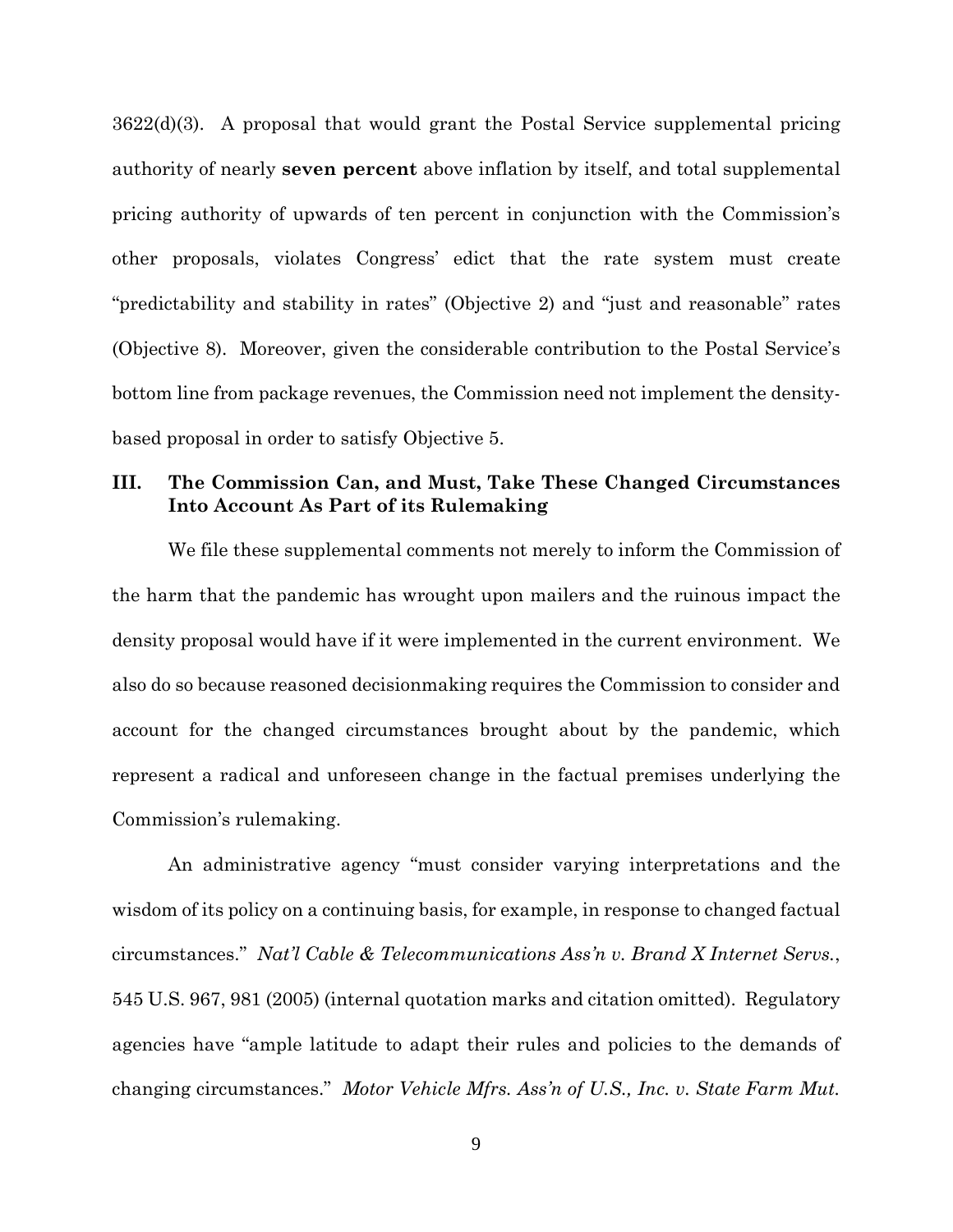*Auto. Ins. Co.*, 463 U.S. 29, 42 (1983) (internal citation omitted); *see also Investment Co. Institute v. Commodity Futures Trading Commission*, 720 F.3d 370, 377 (D.C. Cir. 2013) (approving as "reasoned decisionmaking" the CFTC's amendment of a rule in response to, and in order to account for, "changed circumstances" in the marketplace).

As the Administrative Conference of the United States recognizes, "agencies should closely monitor their rulemaking dockets, and, where an agency believes the circumstances surrounding the rulemaking have materially changed or the rulemaking record has otherwise become stale, consider the use of available mechanisms such as supplemental notices of proposed rulemaking to refresh the rulemaking record." *See* [https://www.acus.gov/recommendation/rulemaking](https://www.acus.gov/recommendation/rulemaking-comments)[comments.](https://www.acus.gov/recommendation/rulemaking-comments) 

\* \* \*

For these reasons, as well as those contained in our Phase III initial and reply comments, we urge the Commission to rescind its density-based proposal. That proposal was arbitrary and capricious prior to the COVID pandemic; it is even more so during the pandemic.

10